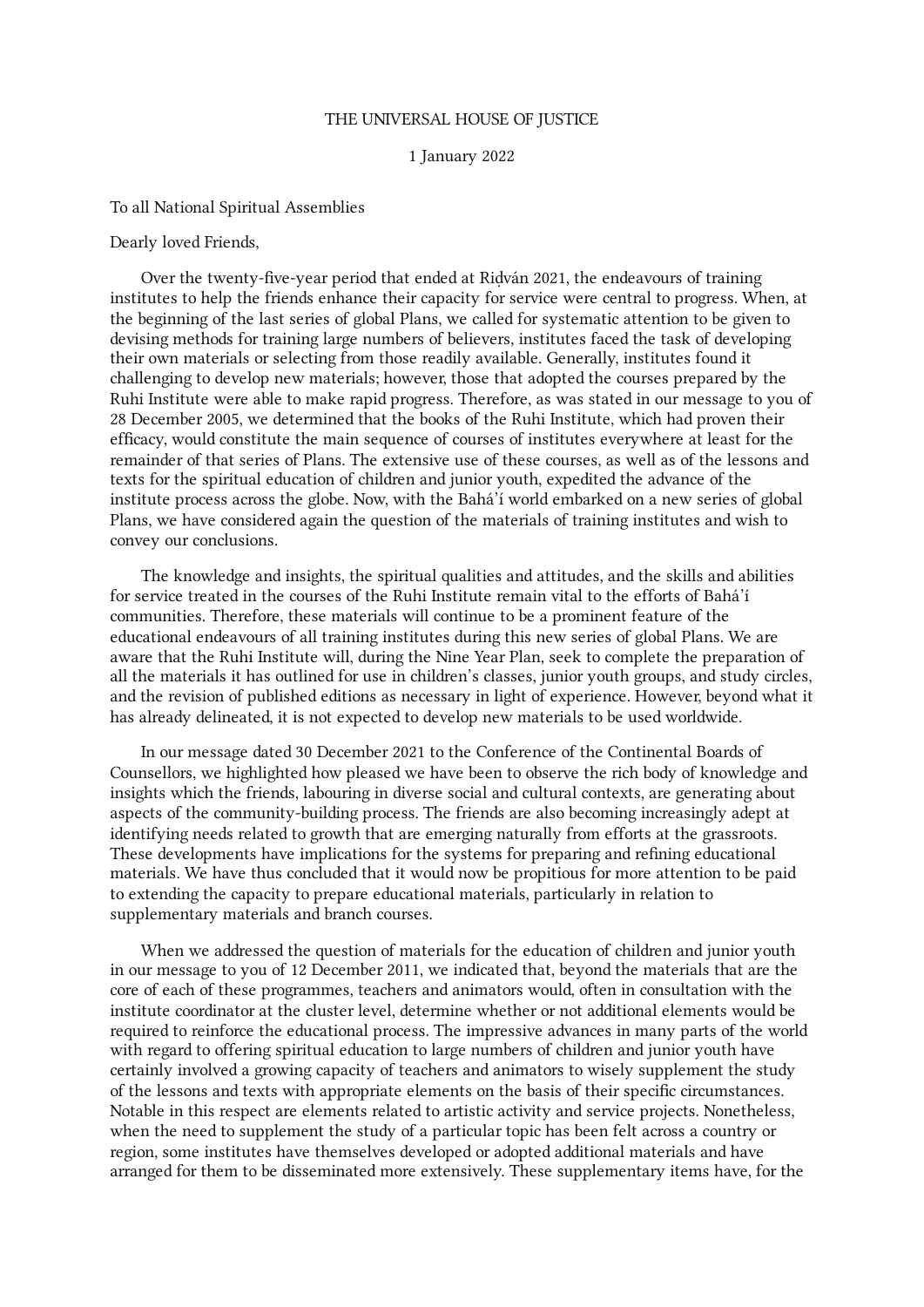most part, been simple elements, such as songs or stories. A similar experience is unfolding in relation to the main sequence of courses, although the additional materials that some institutes have introduced in this connection, which include compilations from the Bahá'í writings on specific topics and case studies of relevant experience, tend to be of a more complex nature.

The flourishing of a vibrant process of spiritual education in growing numbers of clusters will require of institutes a well-developed ability to oversee the appropriate introduction of supplementary elements. In this, institutes must be as much concerned with reinforcing the educational process as with maintaining its integrity. They will thus need to bear in mind the various cautions we set out in our 12 December 2011 message. They must, of course, also guard against overwhelming the friends with diverse additional elements that, by their sheer volume, might inadvertently detract from the effective delivery of the principal materials.

Concerning branch courses, how they are to emerge must be understood in the context of the dynamics in countries and regions where the community-building process is advancing with intensity. As many more friends dedicate themselves to promoting the various activities to which the study of institute courses gives rise, distinct areas of learning associated with each of these activities steadily take shape in the life of a population. Some of these areas of learning, such as those concerned with collective worship, deepening, and teaching, are supported by Area Teaching Committees, while others related to the spiritual education of children, junior youth, and youth and adults are fostered by the training institutes. Additional areas of learning supported by other agencies also gradually come into place as more and more people study the higher courses of the institute's sequence. As the endeavours in each of these areas are sustained by growing numbers of friends, fresh insights are generated that are distinctive in that they arise from systematic effort undertaken in a particular social and cultural setting. There is an increasing understanding of what other concepts, approaches, abilities, and attitudes are essential to advancing an aspect of the community-building process. These become objects of conversation in periodic gatherings held to consult and reflect on the experience being gained. Aside from the initiatives individuals or institutions and agencies may take to respond to these needs, the institute might decide to promote the use of a supplementary material as described above. Over time, what is learned is captured by the institutions and agencies of the Faith in various documents, narrative accounts, and case studies which, in their totality, constitute a record of unfolding experience. When a sizeable body of knowledge accumulates, it becomes possible to further systematize it by developing a branch course.

We have in the past likened the main sequence to the trunk of a tree that supports other courses branching from it, each branch addressing some specific area of action. The preparation of such branch courses would necessarily occur over time through a pattern marked by action and reflection and in which conceptualization and activity in the field go hand in hand. For training institutes that take on this task, there are several requisites. They will need to be able to understand profoundly the content of the institute's main sequence and the pedagogical principles involved, analyse clearly the experience arising at the grassroots as activities advance, collaborate with teams of friends dedicated to the progress of specific aspects of the community-building process, operate in a learning mode, and draw into their work individuals with abilities needed for preparing materials. Once in place, the branch course would help the friends promoting the related activity to further strengthen their capacity, and it would contribute to extending the associated process of learning in the life of the population. The course would also serve as a repository of the accruing knowledge and as a means for its propagation.

Developing materials of this nature is a complex exercise, and it is of course not a goal that every training institute develop its own branch courses. Training institutes, in consultation with the National Spiritual Assembly and the Counsellors, will determine when it is timely to develop or adopt such additional educational materials. Many institutes will simply select branch courses appropriate to their needs from those of proven effectiveness created by other institutes. Beyond